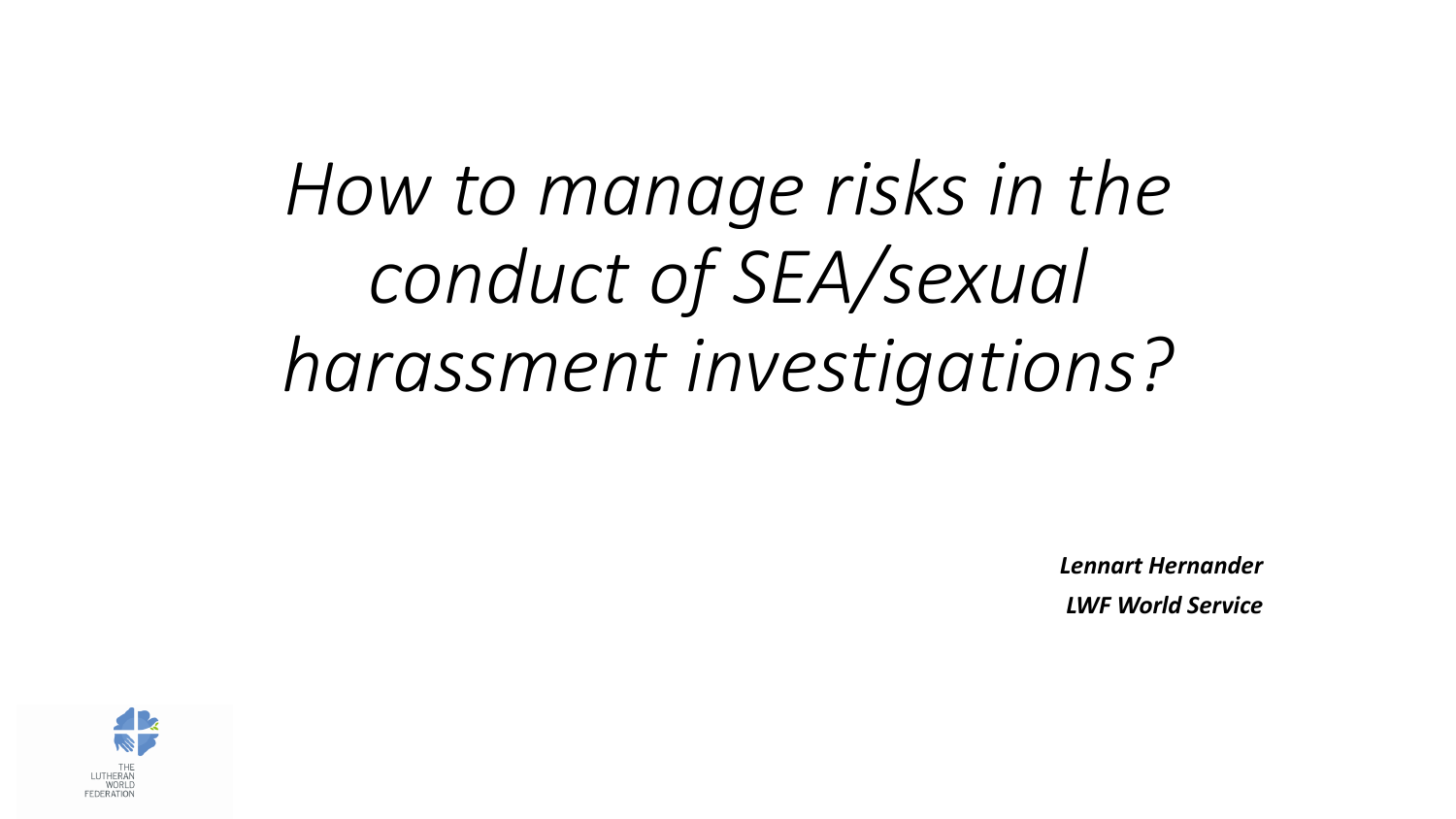## First some challenges… often;

- 1. The reporter is not the survivor/victim, nor someone very close. Approaching them may increase risk. Community support "already provided". Willing?
- 2. The reporter doesn't know who the perpetrator is. But they think they do. Person not involved being accused, attacked. Investigator attacked for 'no action'.
- 3. Time between the abuse/harassment and report. Community sees case as "handled" and "closed". To "re-open" may increase risk.
- 4. Culture, religion, language (and interpreters) Understand what investigation enters into. Not look for "the magic word".

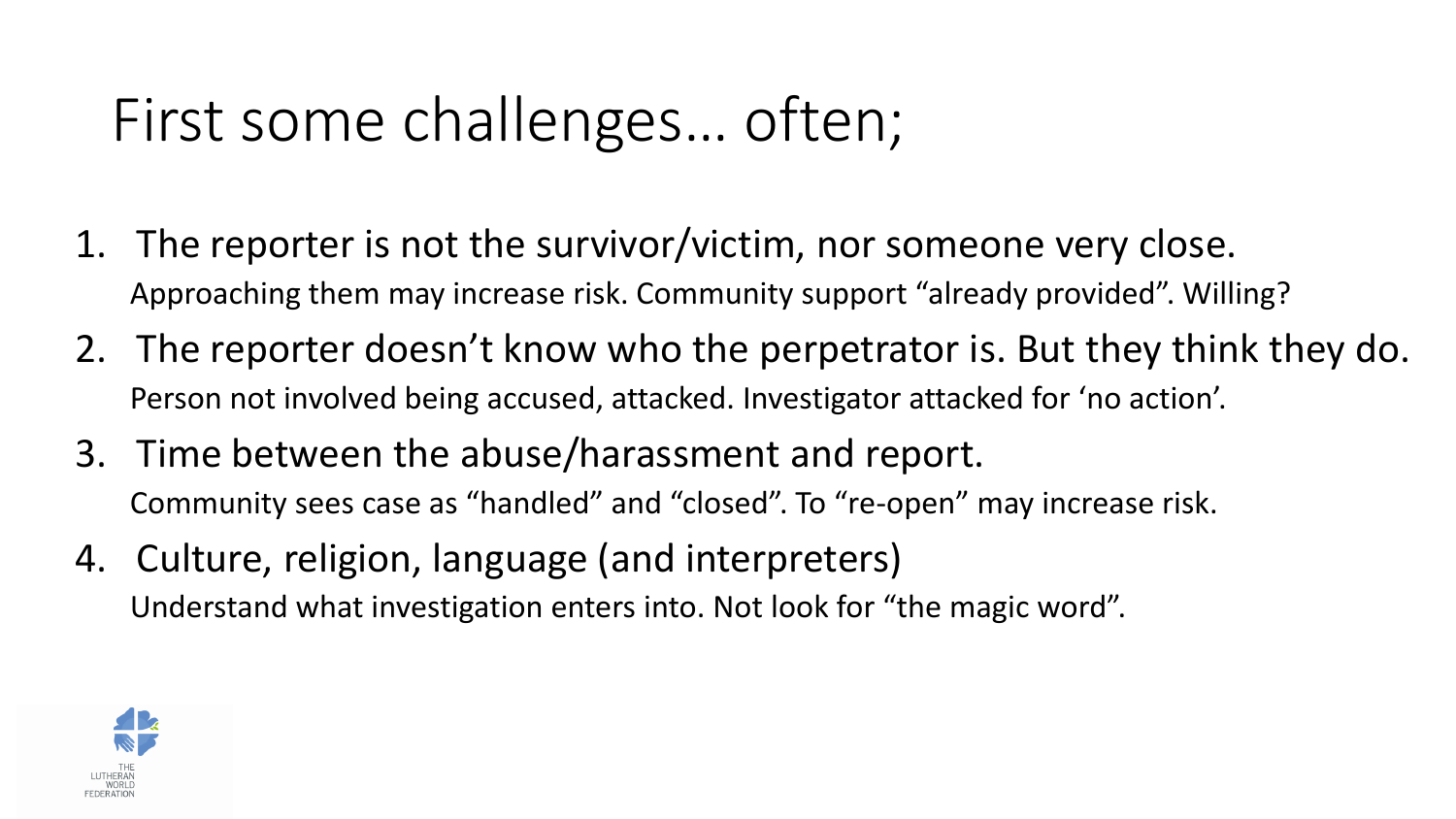## Risk management starts with a plan

- "*Plans are worthless, but planning is everything.*" Dwight D Eisenhower
- Physical risks; Threats; Blackmail
- Self blame; Secondary victimization; Victim blaming
- Acknowledge that everyone is potentially at risk during an investigation;
	- Survivor, Investigator, Witnesses, Family, Accused, Interpreters, Perpetrator,…
- Identify potential risks and causes; context specific, high stakes
	- E.g. relating to resettlement, job, integration in community, marriage, education